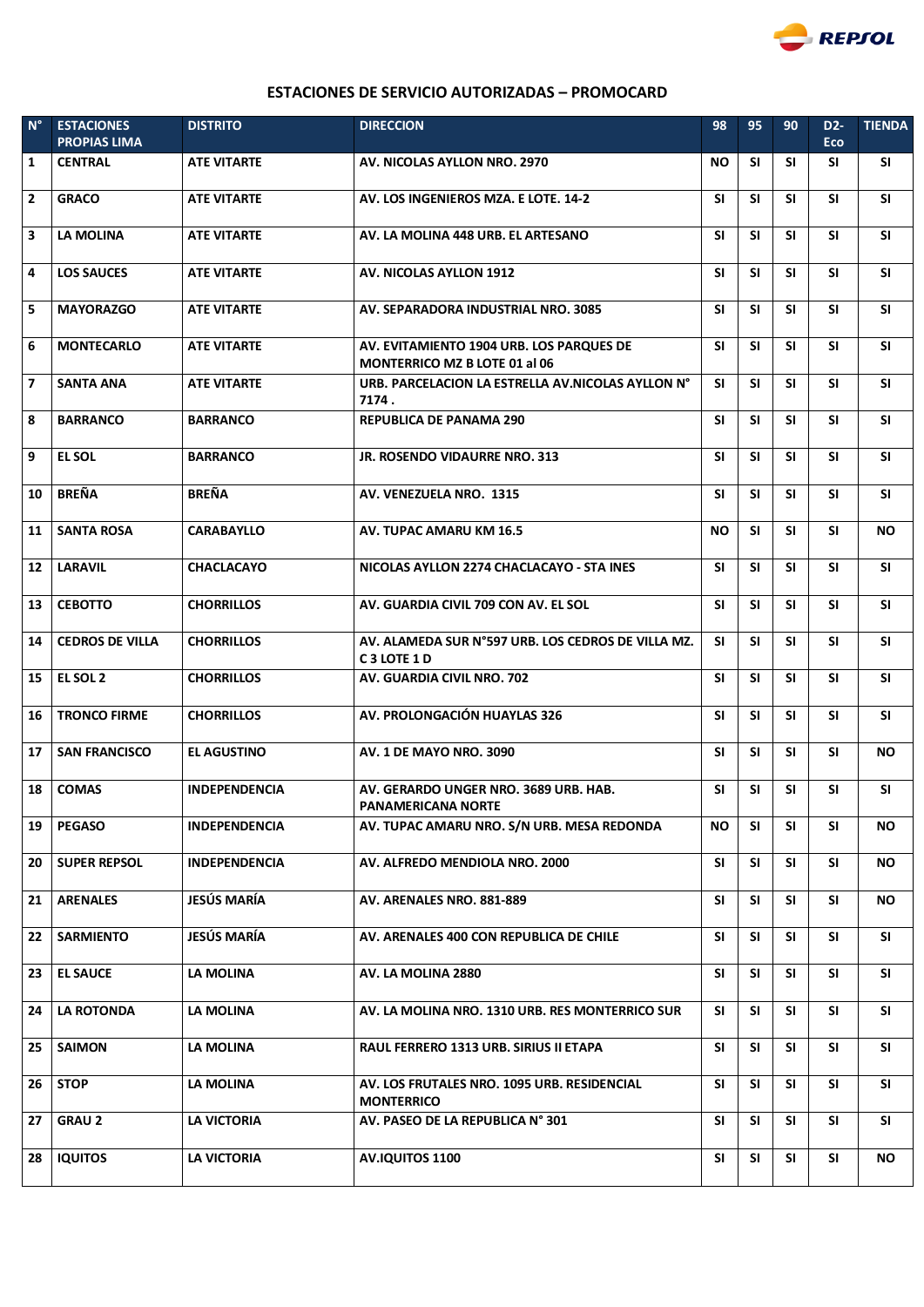| 29 | <b>LEBAR</b>           | <b>LA VICTORIA</b>   | AV. NICOLAS ARRIOLA ESQ. JAVIER PRADO                                      | <b>SI</b> | <b>SI</b> | <b>SI</b> | <b>SI</b> | <b>SI</b> |
|----|------------------------|----------------------|----------------------------------------------------------------------------|-----------|-----------|-----------|-----------|-----------|
| 30 | <b>SANTA CATALINA</b>  | <b>LA VICTORIA</b>   | AV. CANADA NRO. 965 URB. SANTA CATALINA                                    | <b>SI</b> | <b>SI</b> | <b>SI</b> | <b>SI</b> | <b>NO</b> |
| 31 | <b>ASSA</b>            | <b>LA VICTORIA</b>   | A.V. JAIME BAUSATE Y MEZA 1050                                             | <b>SI</b> | <b>SI</b> | <b>SI</b> | <b>SI</b> | NO.       |
| 32 | <b>ARGENTINA 2</b>     | <b>LIMA</b>          | AV. ARGENTINA 3003-3005 - CERCADO DE LIMA                                  | <b>SI</b> | <b>SI</b> | <b>SI</b> | <b>SI</b> | NO.       |
| 33 | <b>ARRIETA</b>         | <b>LIMA</b>          | AV.ARGENTINA 2501-2505 Y LEONARDO ARRIETA                                  | <b>SI</b> | <b>NO</b> | <b>SI</b> | <b>SI</b> | <b>SI</b> |
| 34 | <b>COLONIAL</b>        | <b>LIMA</b>          | <b>AV. COLONIAL 1817-1821</b>                                              | <b>SI</b> | <b>SI</b> | <b>SI</b> | <b>SI</b> | <b>SI</b> |
| 35 | <b>COLONIAL 2</b>      | <b>LIMA</b>          | <b>AV. COLONIAL NRO. 140</b>                                               | <b>SI</b> | <b>SI</b> | <b>SI</b> | <b>SI</b> | <b>NO</b> |
| 36 | <b>DUEÑAS</b>          | <b>LIMA</b>          | AV. DUEÑAS, CONTRAMAESTRE NICOLAS, 606 ASOC VIV.<br><b>SAN REMO</b>        | <b>SI</b> | <b>SI</b> | <b>SI</b> | <b>SI</b> | <b>SI</b> |
| 37 | <b>MONUMENTAL</b>      | <b>LIMA</b>          | AV. VENEZUELA 1820 ESQUINA CON AV. TINGO MARIA<br>N° 994                   | <b>SI</b> | <b>SI</b> | <b>SI</b> | <b>SI</b> | <b>SI</b> |
| 38 | <b>UNIVERSITARIA 2</b> | <b>LIMA</b>          | AV. UNIVERSITARIA SUR NRO. 546                                             | <b>SI</b> | <b>SI</b> | <b>SI</b> | <b>SI</b> | <b>SI</b> |
| 39 | <b>MELLIZAS 1</b>      | <b>MALA - CAÑETE</b> | ---- AUTOPISTA SUR KM. 88<br>PLAYA S.J. BARCELONA                          | <b>SI</b> | <b>SI</b> | <b>SI</b> | <b>SI</b> | <b>SI</b> |
| 40 | <b>MELLIZAS 2</b>      | <b>MALA - CAÑETE</b> | <b>CAR. PANAMERICANA SUR KM. 88</b>                                        | <b>SI</b> | <b>SI</b> | SΙ        | <b>SI</b> | <b>SI</b> |
| 41 | <b>LA AURORA</b>       | <b>MIRAFLORES</b>    | URB. PROLONGACION DE LA AV. BENAVIDES AV.<br><b>ALFREDO BENAVIDES 1361</b> | <b>SI</b> | <b>SI</b> | SΙ        | <b>SI</b> | <b>SI</b> |
| 42 | 06 DE AGOSTO           | <b>MIRAFLORES</b>    | AV. DEL EJERCITO 1295 - SANTA CRUZ                                         | <b>SI</b> | <b>SI</b> | <b>SI</b> | <b>SI</b> | <b>SI</b> |
| 43 | <b>AREQUIPA</b>        | <b>MIRAFLORES</b>    | AV. AREQUIPA 5080 Y ENRIQUE PALACIOS                                       | <b>SI</b> | <b>SI</b> | <b>SI</b> | <b>SI</b> | <b>SI</b> |
| 44 | <b>EL ROSEDAL</b>      | <b>MIRAFLORES</b>    | AV. ROOSELVELT 6491 - MIRAFLORES                                           | <b>SI</b> | <b>SI</b> | <b>SI</b> | <b>SI</b> | <b>SI</b> |
| 45 | <b>INDEPENDENCIA</b>   | <b>MIRAFLORES</b>    | <b>ANGAMOS ESTE 498, MIRAFLORES</b>                                        | <b>SI</b> | <b>SI</b> | <b>SI</b> | <b>SI</b> | <b>SI</b> |
| 46 | <b>LUREN</b>           | <b>MIRAFLORES</b>    | AV. BENAVIDES N° 2849                                                      | <b>SI</b> | <b>SI</b> | <b>SI</b> | <b>SI</b> | <b>SI</b> |
| 47 | <b>MIRAFLORES</b>      | <b>MIRAFLORES</b>    | AV. ROOSELVELT 5672 MIRAFLORES                                             | <b>SI</b> | <b>SI</b> | <b>SI</b> | SI.       | <b>SI</b> |
| 48 | <b>PARQUE MORA</b>     | <b>MIRAFLORES</b>    | AV. ANGAMOS OESTE 1685                                                     | SI        | SI        | SI        | SI        | <b>SI</b> |
| 49 | <b>REDUCTO</b>         | <b>MIRAFLORES</b>    | AV. 28 DE JULIO 904 MIRAFLORES                                             | <b>SI</b> | <b>SI</b> | <b>SI</b> | <b>SI</b> | <b>SI</b> |
| 50 | <b>TENAUD</b>          | <b>MIRAFLORES</b>    | AV. AREQUIPA 4305 CON CARLOS TENAUD                                        | <b>SI</b> | <b>SI</b> | SΙ        | SI        | <b>SI</b> |
| 51 | <b>SANTA MARIA</b>     | <b>MIRAFLORES</b>    | AV. EL EJERCITO 290                                                        | <b>SI</b> | <b>SI</b> | SΙ        | SI        | <b>SI</b> |
| 52 | <b>BOLIVAR 2</b>       | <b>PUEBLO LIBRE</b>  | ESQ. AV. BOLIVAR 330 CON RIO URB. BAHIA                                    | SI        | <b>SI</b> | <b>SI</b> | <b>SI</b> | <b>SI</b> |
| 53 | <b>LOS GRAMADALES</b>  | <b>PUENTE PIEDRA</b> | AV. PUENTE PIEDRA NRO. 1365                                                | NO.       | <b>SI</b> | <b>SI</b> | <b>SI</b> | <b>NO</b> |
| 54 | <b>SAN CARLOS</b>      | <b>PUENTE PIEDRA</b> | <b>PANAMERICANA NORTE KM 28.3</b>                                          | SI        | <b>SI</b> | <b>SI</b> | <b>SI</b> | <b>SI</b> |
| 55 | <b>SAN CRISTOBAL</b>   | <b>RIMAC</b>         | AV. 9 DE OCTUBRE N° 508                                                    | SI        | <b>SI</b> | <b>SI</b> | <b>SI</b> | <b>SI</b> |
| 56 | <b>TARAPACA</b>        | <b>RIMAC</b>         | AV. SAMUEL ALCAZAR 801                                                     | <b>SI</b> | <b>SI</b> | <b>SI</b> | <b>SI</b> | <b>SI</b> |
| 57 | <b>ANGAMOS</b>         | <b>SAN BORJA</b>     | AV. PRIMAVERA 1095                                                         | <b>SI</b> | <b>SI</b> | <b>SI</b> | <b>SI</b> | <b>SI</b> |
| 58 | <b>SAN BORJA</b>       | <b>SAN BORJA</b>     | AV. JAVIER PRADO ESTE Nº 3160                                              | <b>SI</b> | <b>SI</b> | <b>SI</b> | <b>SI</b> | <b>SI</b> |
| 59 | <b>DOS DE MAYO</b>     | <b>SAN ISIDRO</b>    | AV. DOS DE MAYO 1340-1380                                                  | <b>SI</b> | <b>SI</b> | <b>SI</b> | <b>SI</b> | <b>SI</b> |
| 60 | <b>EL GOLF</b>         | <b>SAN ISIDRO</b>    | AV. GENERAL PEZET 1301 ESQ. AV. CORONEL PORTILLO                           | SI        | <b>SI</b> | <b>SI</b> | <b>SI</b> | <b>SI</b> |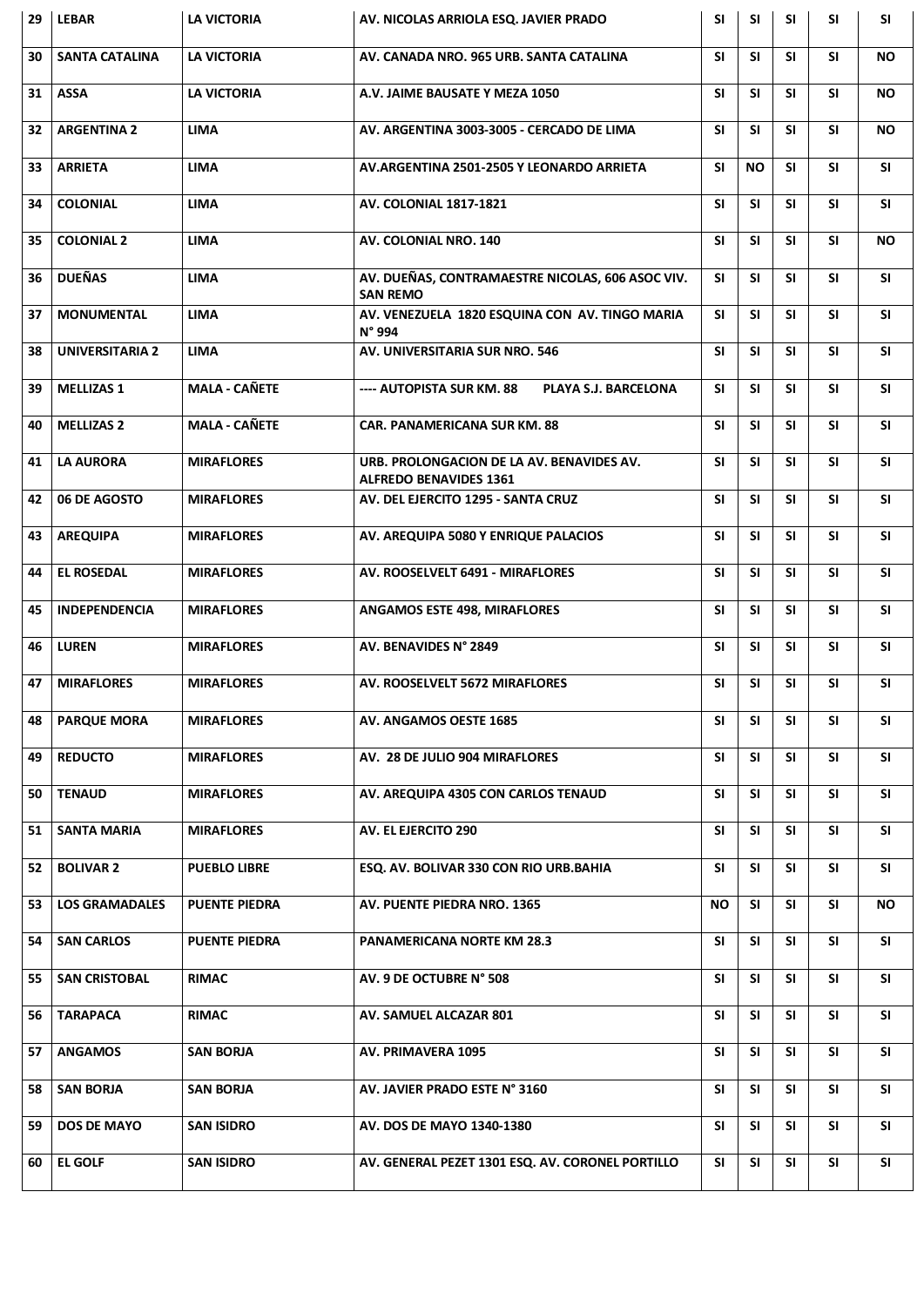| 61 | <b>EL PARQUE</b>     | <b>SAN ISIDRO</b>             | AV. GUARDIA CIVIL 1090                                              | <b>SI</b> | <b>SI</b> | <b>SI</b> | <b>SI</b> | <b>SI</b> |
|----|----------------------|-------------------------------|---------------------------------------------------------------------|-----------|-----------|-----------|-----------|-----------|
| 62 | <b>PARODI</b>        | <b>SAN ISIDRO</b>             | PASAJE PARODI 220 ESQUINA CON JAVIER PRADO                          | <b>SI</b> | <b>SI</b> | <b>SI</b> | <b>SI</b> | <b>SI</b> |
| 63 | <b>TIKI</b>          | <b>SAN ISIDRO</b>             | AV. JOSE GALVEZ BARRENECHEA 520                                     | <b>SI</b> | <b>SI</b> | <b>SI</b> | <b>SI</b> | <b>SI</b> |
| 64 | <b>TIKI TOO</b>      | <b>SAN ISIDRO</b>             | AV. JOSE GALVEZ BARRENECHEA 211 ESQ. CON AV.<br><b>PARQUE NORTE</b> | <b>SI</b> | <b>SI</b> | <b>SI</b> | <b>SI</b> | <b>SI</b> |
| 65 | <b>TRISTAR</b>       | <b>SAN JUAN DE LURIGANCHO</b> | AV. PROCERES DE LA INDEPENDENCIA 1487 - URB LOS<br><b>JARDINES</b>  | <b>SI</b> | <b>SI</b> | <b>SI</b> | <b>SI</b> | <b>NO</b> |
| 66 | <b>SUPER GRIFOS</b>  | <b>SAN JUAN DE MIRAFLORES</b> | <b>CARRETERA PANAMERICANA SUR Km. 17.5</b>                          | <b>SI</b> | <b>SI</b> | <b>SI</b> | <b>SI</b> | <b>SI</b> |
| 67 | <b>ARRIOLA</b>       | <b>SAN LUIS</b>               | AV. NICOLAS ARRIOLA Nº 2140                                         | <b>SI</b> | <b>SI</b> | <b>SI</b> | <b>SI</b> | <b>SI</b> |
| 68 | <b>LOS MILAGROS</b>  | <b>SAN MARTIN DE PORRES</b>   | AV. TUPAC AMARU N°1453                                              | <b>SI</b> | <b>SI</b> | <b>SI</b> | <b>SI</b> | <b>SI</b> |
| 69 | <b>UNIVERSITARIA</b> | <b>SAN MARTIN DE PORRES</b>   | AV. UNIVERSITARIA NORTE N° 2901                                     | <b>SI</b> | <b>NO</b> | <b>SI</b> | <b>SI</b> | <b>SI</b> |
| 70 | <b>FAUCETT</b>       | <b>SAN MIGUEL</b>             | AV. FAUCETT 481 CON MIGUEL HIDALGO                                  | <b>SI</b> | <b>SI</b> | <b>SI</b> | <b>SI</b> | <b>SI</b> |
| 71 | <b>LA MARINA 1</b>   | <b>SAN MIGUEL</b>             | AV. LA MARINA NRO. 325                                              | <b>SI</b> | <b>SI</b> | <b>SI</b> | <b>SI</b> | <b>NO</b> |
| 72 | <b>LA MARINA 2</b>   | <b>SAN MIGUEL</b>             | AV. LA MARINA 2530                                                  | <b>SI</b> | <b>SI</b> | <b>SI</b> | <b>SI</b> | <b>SI</b> |
| 73 | <b>CHACARILLA</b>    | <b>SURCO</b>                  | AV. PRIMAVERA 1212 ESQUINA CON JERONIMO DE<br><b>ALIAGA</b>         | <b>SI</b> | <b>SI</b> | SI        | <b>SI</b> | <b>SI</b> |
| 74 | <b>PRECURSORES</b>   | <b>SURCO</b>                  | AV. PRIMAVERA 1120 URB. VALLE HERMOSO                               | <b>SI</b> | <b>SI</b> | <b>SI</b> | <b>SI</b> | <b>SI</b> |
| 75 | <b>SAN BLAS</b>      | <b>SURCO</b>                  | AV. PROCERES 105 CON AV. SANTIAGO DE SURCO                          | <b>SI</b> | <b>SI</b> | <b>SI</b> | <b>SI</b> | <b>SI</b> |
| 76 | <b>SURCO</b>         | <b>SURCO</b>                  | AV. ROOSEVELT y PARQUE ALTO CUADRA 6                                | <b>NO</b> | <b>SI</b> | <b>SI</b> | <b>SI</b> | <b>NO</b> |
| 77 | <b>ANGAMOS 2</b>     | <b>SURQUILLO</b>              | AV. ANGAMOS ESTE 1715                                               | <b>SI</b> | <b>SI</b> | <b>SI</b> | <b>SI</b> | <b>NO</b> |
| 78 | <b>LAS TIENDAS</b>   | <b>SURQUILLO</b>              | AV. ANDRES ARAMBURU N° 904-908                                      | <b>SI</b> | <b>SI</b> | <b>SI</b> | <b>SI</b> | <b>SI</b> |
| 79 | <b>PRINCIPAL</b>     | <b>SURQUILLO</b>              | AV. JOSE GALVEZ BARRENECHEA 1146                                    | <b>SI</b> | <b>SI</b> | <b>SI</b> | <b>SI</b> | SI        |
| 80 | <b>CHANCAY</b>       | <b>HUARAL</b>                 | CAR. PANAMERICANA NORTE KM. 77.5                                    | <b>SI</b> | <b>SI</b> | <b>SI</b> | <b>SI</b> | <b>SI</b> |
| 81 | <b>CHANCAY 2</b>     | <b>HUARAL</b>                 | AV. PANAMERICANA NORTE KM 82                                        | <b>SI</b> | <b>SI</b> | <b>SI</b> | <b>SI</b> | <b>SI</b> |
| 82 | <b>HUARAL</b>        | <b>HUARAL</b>                 | AV. CHANCAY S/N                                                     | SI        | <b>SI</b> | SI        | SI        | <b>NO</b> |

| $N^{\circ}$ | <b>ESTACIONES</b><br><b>PROPIAS CALLAO</b> | <b>DISTRITO</b>   | <b>DIRECCION</b>                                                                        | 98        | 95        | 90        | D <sub>2</sub> -<br>Eco | <b>TIENDA</b> |
|-------------|--------------------------------------------|-------------------|-----------------------------------------------------------------------------------------|-----------|-----------|-----------|-------------------------|---------------|
| 83          | <b>ELAION</b>                              | <b>CALLAO</b>     | AV. ARGENTINA 2920, Callao, Callao                                                      | <b>SI</b> | <b>SI</b> | <b>SI</b> | <b>SI</b>               | NO.           |
| 84          | <b>GAMBETA</b>                             | <b>CALLAO</b>     | Av. NESTOR GAMBETTA 1295, CALLAO                                                        | <b>SI</b> | <b>SI</b> | <b>SI</b> | <b>SI</b>               | <b>SI</b>     |
| 85          | <b>TIERRA</b>                              | <b>BELLAVISTA</b> | AUTOPISTA HACIA VENTANILLA AV. NESTOR GAMBETTA,<br>SUPARCELA A6-2B-1 VENTANILLA         | <b>SI</b> | <b>SI</b> | <b>SI</b> | <b>SI</b>               | <b>SI</b>     |
| 86          | <b>GENE</b>                                | <b>BELLAVISTA</b> | AV. OSCAR R. BENAVIDES 4600 ESQ. SN                                                     | <b>SI</b> | <b>SI</b> | <b>SI</b> | <b>SI</b>               | <b>SI</b>     |
| 87          | <b>CENTENARIO</b>                          | <b>CALLAO</b>     | AV. CORONEL NESTOR GAMBETTA N° 115                                                      | <b>NO</b> | <b>SI</b> | <b>SI</b> | <b>SI</b>               | <b>SI</b>     |
| 88          | <b>FERRARO</b>                             | <b>CALLAO</b>     | ESQ GUARDIA CHALACA 1513 BELLAVISTA CALLAO CON<br>AV. COLONIAL                          | <b>NO</b> | <b>SI</b> | <b>SI</b> | <b>SI</b>               | <b>NO</b>     |
| 89          | <b>LA RESERVA</b>                          | <b>CALLAO</b>     | AV. CORONEL NESTOR GAMBETTA N° 10548 EX FUNDO<br><b>MARQUEZ SECTOR 10B - VENTANILLA</b> | <b>SI</b> | <b>NO</b> | <b>SI</b> | <b>SI</b>               | <b>SI</b>     |
| 90          | <b>LOAYZA</b>                              | <b>CALLAO</b>     | AV. TOMAS VALLE NRO. 3390 Z.I. ZONA INDUSTRIAL                                          | <b>SI</b> | <b>SI</b> | <b>SI</b> | <b>SI</b>               | <b>NO</b>     |